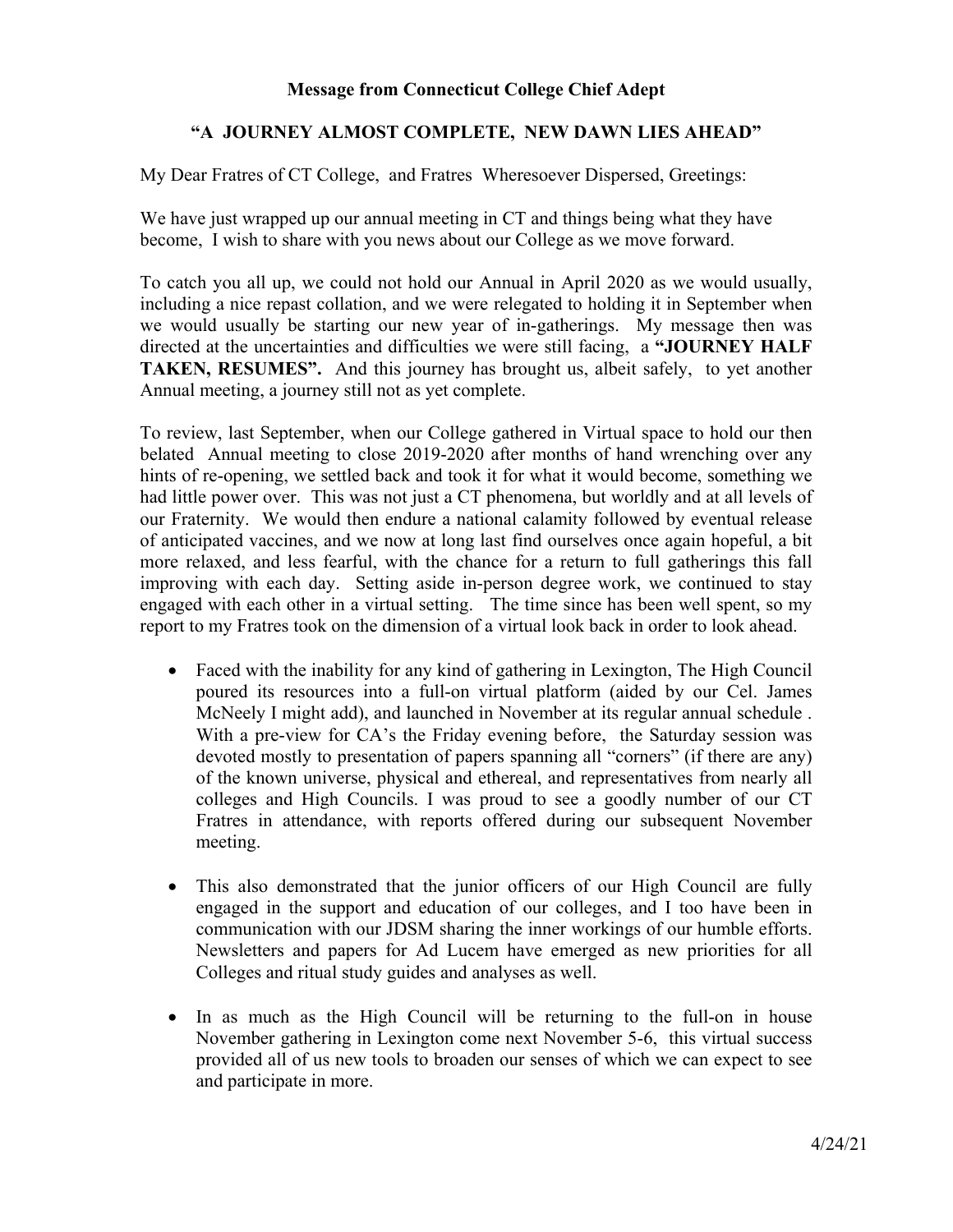- The last time we left off, we had two candidates we had just accepted but regretted to place on indefinite hold pending the resolution of the COVID. They are still at our front door, and eager to proceed, Bros. Myke Scribner and Peter Smyth and they will be our first priority come fall. We also expect a few others to be able to join them, and the newly circulated Zelator tutorial presentations look like a perfect way to catch everyone up.
- Unrelated to the COVID, but utilizing a window of opportunity it gave us nonetheless, my best persuasions could not deter our TresurerSecretary Charles Fowler from retiring from that corner desk he has held for nearly 3 decades…in fact he took on that chair about the time when Arthur McKinney IX (whom we lost last spring to the GMU) was CA before handing me his CA baton. Now faced with finding a replacement, that job came with a special process, namely the candidate had to be a Grade VIII and appointed by the Supreme Magus himself. After more personal persuasions and the usual "you can do it" routines from his Brother Fratres, we as a College were truly blessed when within ONE day of my nomination to SM Jeffrey Nelson that Fr. Martin Ede was approved to be our next TresSec. I would like to think my letter helped, but Martin's reputation precedes him in ways even the rest of the universe cannot understand, as yet anyway. Thank you, Martin for stepping up, and Supreme Magus Jeffrey for your endorsement.
- Other than Fr. Martin taking on his new role, the other officers of CT SRICF, were amenable to remaining in their present stations, and so voted by the Fratres and "virtually" installed by me. The updated list with contact information can be found nearby on our site, as well as our meeting schedule, for those who happen to be interested. We fully expect to be at full in-gathering strength come September.
- This means, I can now thank with both sadness and happiness, Fr. Chuck for his dedicated service and personal friendship, and with the best well wishes and my personal congratulations, to Fr. Martin for the challenge he has accepted…and yes Martin "you *can* do it", and Chuck, I'll still keep you busy, I got lots of ways for that..

In closing, the plate is now set for a resumption of our work this fall to delve into the innerworkings of our universe. Obviously, we didn't do that well as a society in this regard when it came to the COVID, but we Fratres had something going for us all along, in the "Gloaming", or "That Great By and By" as it were…. that provided us with the inner strength, hope and knowledge that we could only find in our steadfast belief in the GAU.

With Easter just 3 weeks ago, we are taught as children and believe as adults that on the day in which He was betrayed and crucified, Our Saviour suffered for us all, only to rise from his tomb in three days….In a similar sense, LAST Easter season we were faced with a suffering we had never seen, and now with THIS Easter, find the world's tomb of sickness opened before us and mighty weight lifted from our shoulders. Let us rejoice in this new dawn He has made for us.